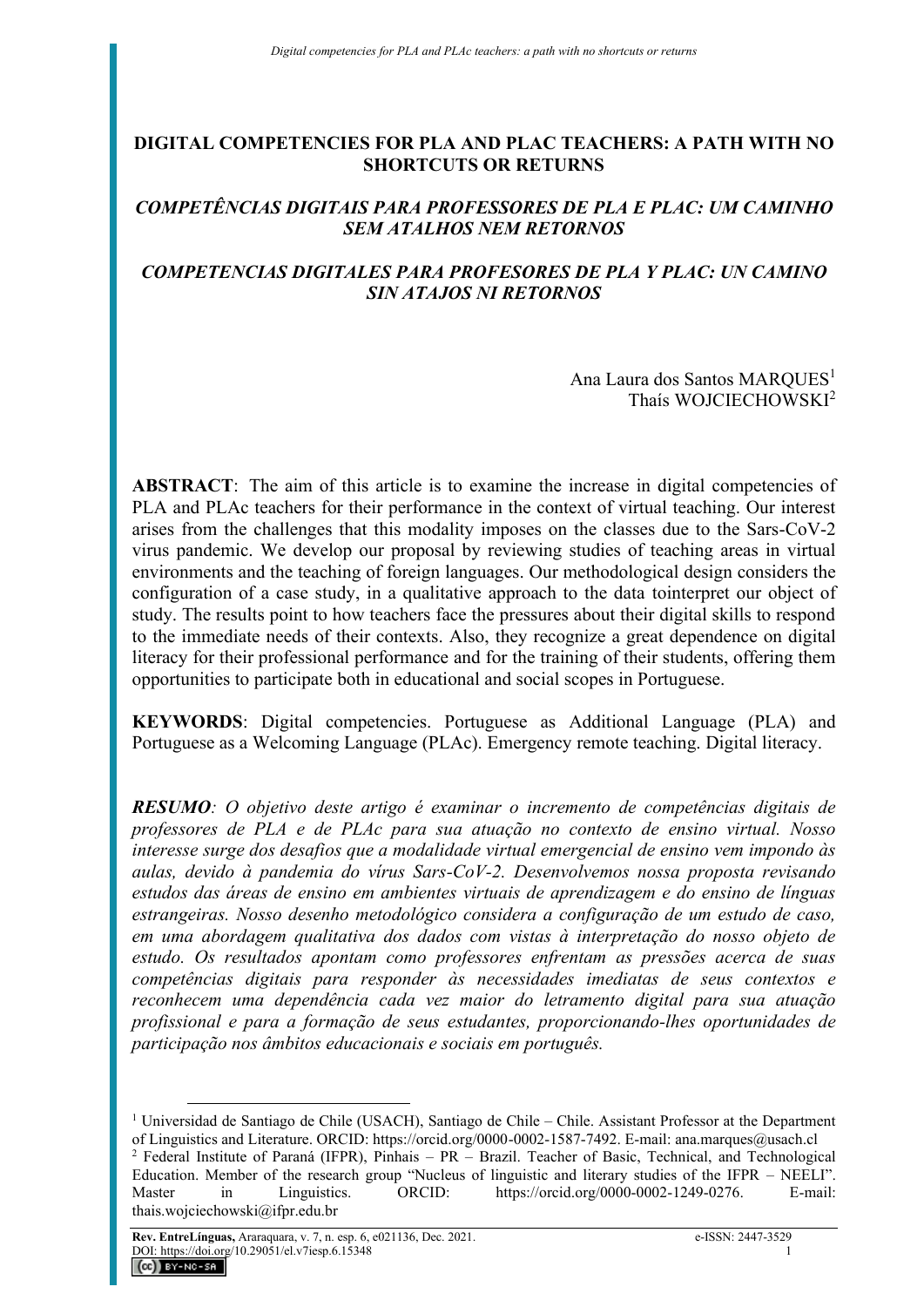*PALAVRAS-CHAVE: Competências digitais. PLA e PLAc. Ensino virtual emergencial. Letramento digital.* 

*RESUMEN: El objetivo de este artículo es examinar el incremento de competencias digitales de profesores de PLA y de PLAc para su actuación en el contexto de enseñanza virtual. Nuestro interés surge de los desafíos que esta modalidad impone a las clases debido a la pandemia del virus Sars-CoV-2. Desarrollamos nuestra propuesta revisando estudios de áreas de enseñanza en entornos virtuales y de la enseñanza de lenguas extranjeras. Nuestro diseño metodológico considera la configuración de un estudio de caso, en un abordaje cualitativo de los datos con el propósito de interpretar nuestro objeto de estudio. Los resultados apuntan a como los profesores enfrentan las presiones acerca de sus competencias digitales para responder a las necesidades inmediatas de sus contextos y reconocen una gran dependencia de la literacidad digital para su actuación profesional y para la formación de sus estudiantes, ofreciéndoles oportunidades de participación en los ámbitos educacionales y sociales en portugués.* 

*PALABRAS CLAVE: Competencias digitales. PLA y PLAc. Enseñanza remota de emergencia. Literacidad digital.* 

### **Introduction**

Since the 1990s, the area of teaching and learning additional languages not only experiences the incorporation of emerging social practices of communication in resources, methods, and approaches but also understands that their presence in didactic contexts responds to social demands of language uses. In this sense, the use of information and communication technologies, ICTs, are gradually connecting new ways of communicating and producing meanings, in a movement that links the needs and experiences of our interactions outside and inside the classroom.

In the area of Portuguese as an Additional Language (PLA) (SCHLATER; GARCEZ, 2012) and in its emerging sub-area, Portuguese as a Welcoming Language (PLAc) (LOPEZ; DINIZ, 2019), the incorporation of ICTs seemed limited to its function of tool to support student development, in an era when digital literacy (COSCARELLI; RIBEIRO, 2005) gains prominence and status as an essential skill for daily, professional and educational interactions. Specifically in PLA, institutional and/or personal motivations and interests often guided initiatives around proposals for the virtualization of teaching and learning processes (MARQUES, 2021). However, we experience, from the year 2020, a transformation in the way we understand and develop teaching with the help of communication technologies as a consequence of the Sars-CoV-2 pandemic.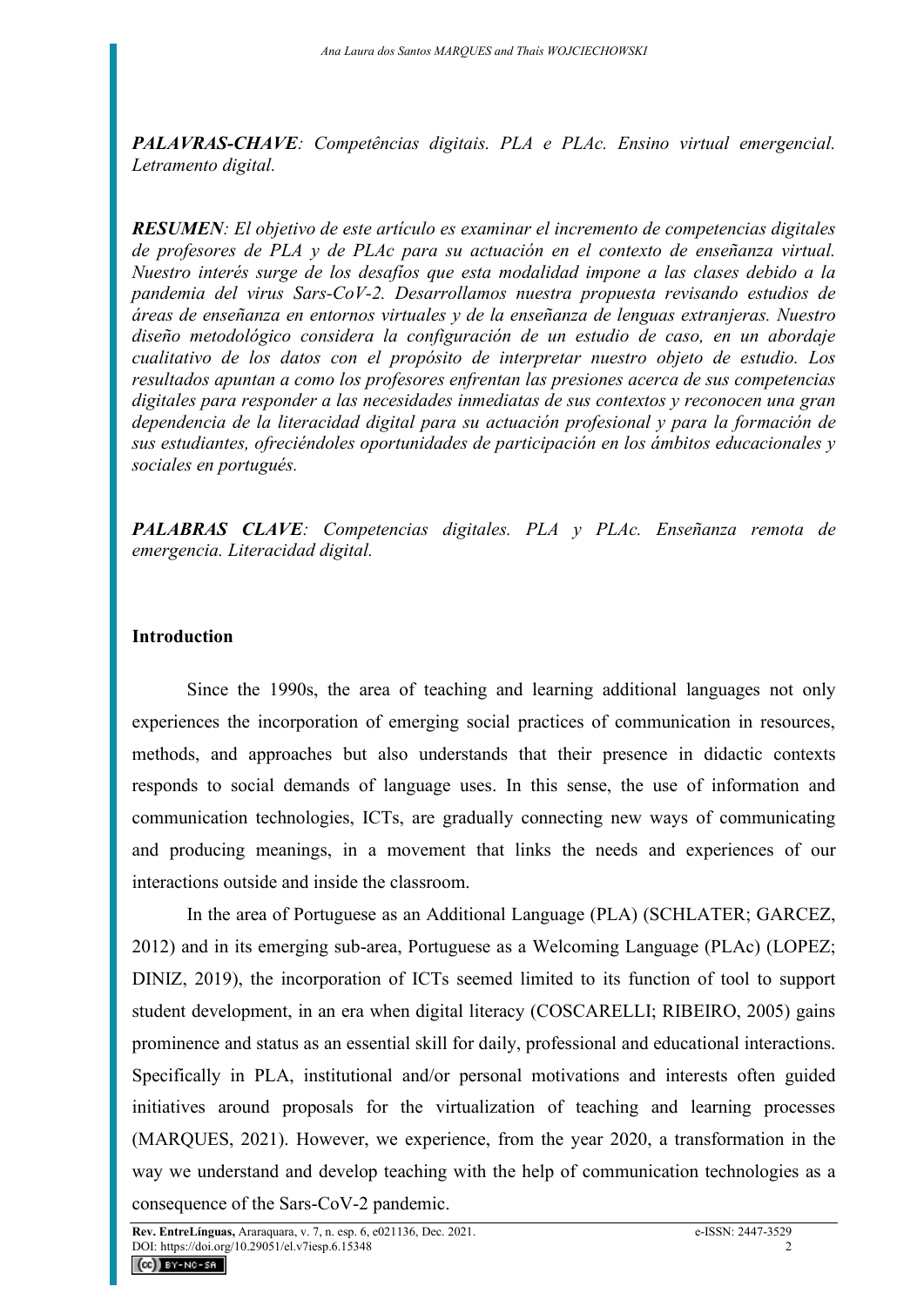Under the name emergency remote teaching, Hodges et al. (2020) discuss the temporary changes that affect instructional processes caused by "crisis circumstances". For these authors, using ICTs in emergency remote teaching contexts presupposes an analysis of how its main actors, that is, teachers and students, deal with and depend on their digital skills. For language teachers, the development of these competencies is no longer optional or support to their teaching techniques and resources, and has become a necessity, both for the adequate configuration of their classes, and to promote the development of these competencies by their students. According to Hodges et al. (2020), is correct to conclude that the demands to this new functionality of ICTs in classrooms go way beyond the methodological urgency that we faced, since digital literacy and digital competencies are now required in social contexts for study, work, and social interactions nowadays.

In this article, our attention is focused on teaching PLA and PLAc. We consider it valid to explore how both contexts are experiencing remote emergency teaching. In this way, we relate teacher education, digital skills, and the methodological mastery of teaching Portuguese – non-mother tongue – as requirements that make the practice of a virtual classroom especially challenging for the actors involved. Our objective is to examine the increase in the digital competencies of PLA and PLAc teachers for their performance in the context of virtual teaching, answering the following questions: a) "How do digital competencies impact the configuration of PLA/PLAc virtual classes, according to experiences of the teachers?"; and b) "How are pedagogical and digital competencies related to these teachers?".

To collect and systematize this information, our research is based on an analysis of responses to online questionnaires that consider teachers' experiences with the use of technology, both prior to the emergence of remote teaching and in the current pandemic moment. We interpret their answers as ways of understanding the challenges of teaching PLA and PLAc, concerning the digital competencies of their main actors, in a way that, for sure, impacts and will impact teaching and students' learning experiences, either in a virtual, hybrid or face-to-face.

We structure this article as follows: first, we present a brief bibliographic review about studies that relate ICTs and language teaching and learning processes, among which we highlight experiences in the PLA area, and we approach digital competencies as skills needed by teachers. Next, we present the methodological design of our proposal, and then we summarize, in the analysis section, the responses compiled from the research carried out. Finally, in the last section of this article, we make some considerations about digital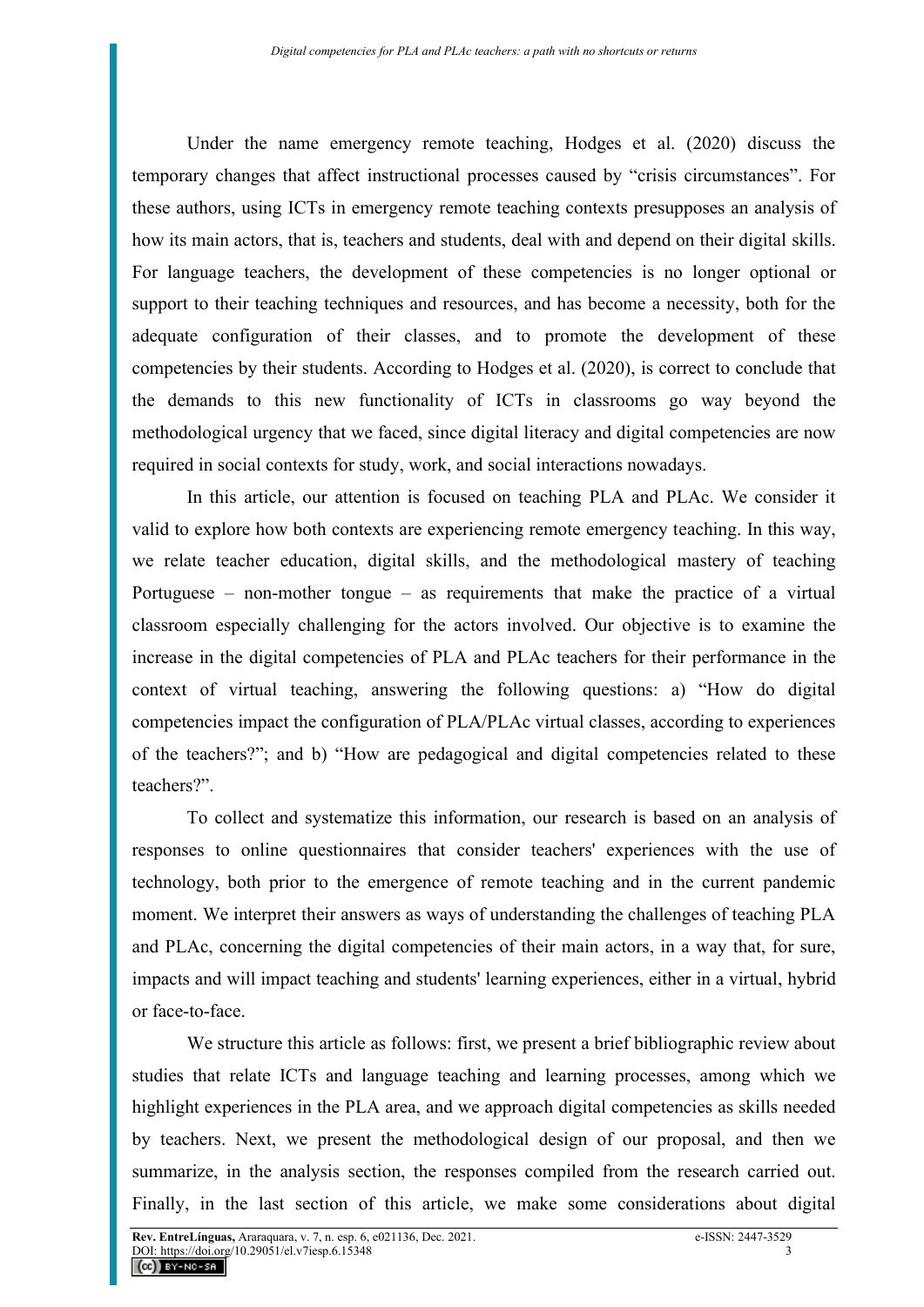competencies and teaching experiences in PLA/PLAc as guidelines for future teacher education practices, digital literacy, and the permanent incorporation of ICTs in their classes.

## **Between ICTs and Digital Skills of PLA Teachers: where are we?**

Researchers and language teachers have long been interested in the potential of incorporating ICTs in the planning and development of courses, in teaching resources, and in supporting language teaching and learning activities. In the North American context, Egbert and Petrie (2005) refer to the first works in the area of Computer-Assisted Language Learning (or CALL, for its acronym in English, Computer Assisted Language Learning), which date back to 1991. According to this author, research in this area has been exploring learning experiences with, through, and around computing technologies. With the advent of the internet, there was a potential for complementarity of this tool concerning traditional classrooms.

In the Brazilian context, Paiva (2001) highlighted the transformations that the internet provided for a new language teaching. The author argued in favor of the technological literacy of teachers in formation, so that they could be "technologically literate" and know how to incorporate "these new forms of communication into their pedagogical planning" (PAIVA, 2001, p. 93). Affirmations that, two decades later, seem still largely valid.

About the use of ICTs in language teaching and learning, the work of Rodrigues, Muenchow, and Ribas (2017) highlight the responsibility of the teacher to know how to take advantage of them, take them to classrooms and use them as enhancers of student learning. This perspective is shared by Ribeiro (2014, p. 157), for whom the discussion about using ICTs no longer applies. This author argues about the appropriation of these tools, according to objectives and functions for the expansion of language, that is, about its "semiotic power". As ICTs are based on participation and collaboration and, by themselves, do not guarantee the expansion of knowledge, Ribeiro (2014) asserts that it is up to teachers to integrate these practices that emerged outside educational environments into new teaching configurations and ways of learning.

In the area of LA, the development, research, and use of ICTs, we identified studies that reaffirm their role in supporting the development of language classes with the use of ICTs. We find, for example, the work of Silva (2013), whose focus is to show how ICTs are articulated with the educational and social context, and constitute complementary tools in the teaching-learning process of PLA. In turn, Cani (2020) discusses the contribution of tools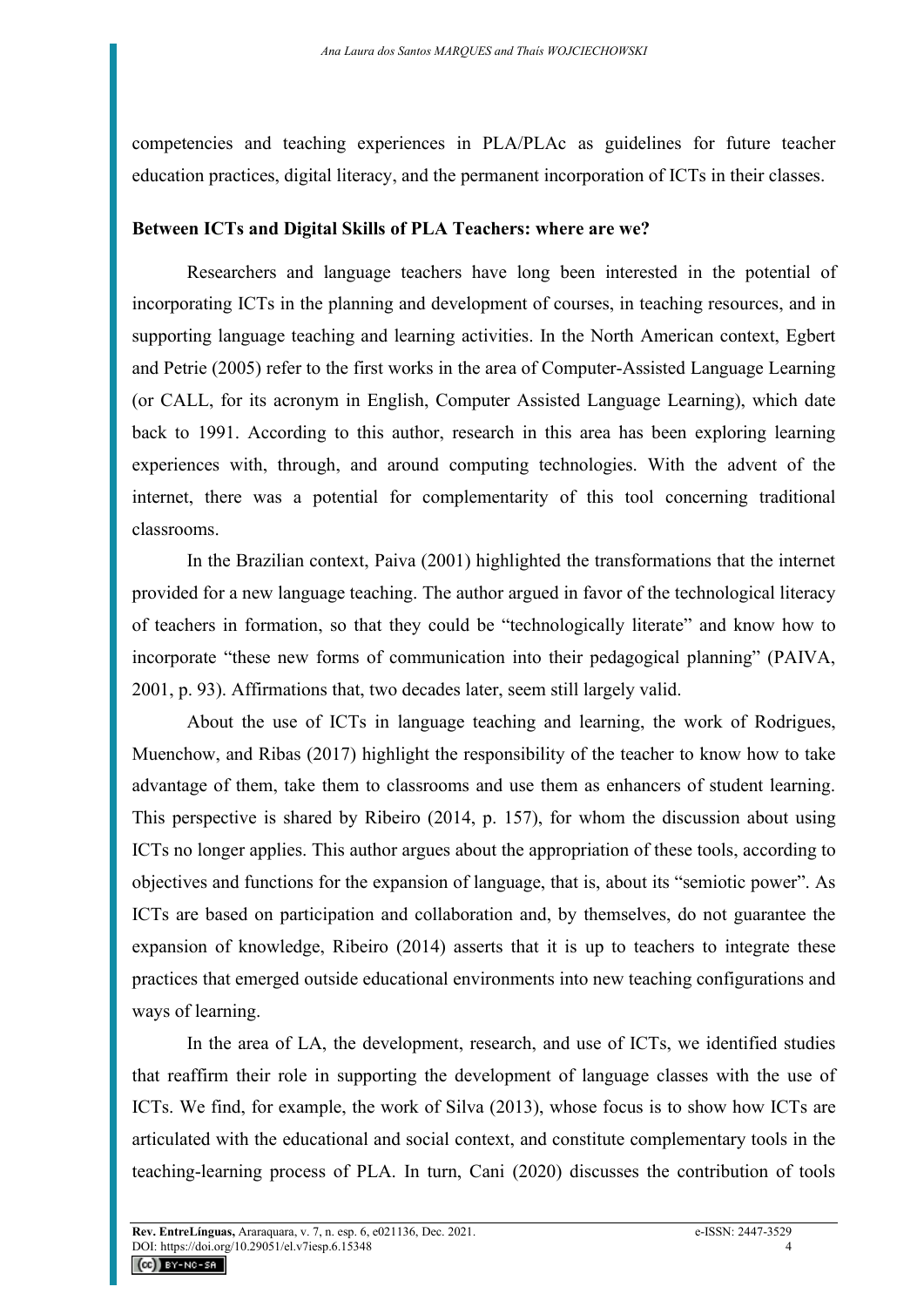such as mobile learning as resources for language learning. Its objective is to review the potential that these applications have as support or complement to language development.

Two different initiatives regarding the support function of PLA classes are presented below. In the first one, Kelm (2013) articulates the notions of authentic texts, participation, and collaboration provided by ICTs in his project "Conversa Brasileira", a set of online audiovisual resources for the development of Portuguese for English speakers. The second, as an institutional initiative to virtualize the teaching of PLA, is the course "Pluralities in Brazilian Portuguese", from the University of Campinas. Installed on Stanford University's Coursera platform for distance learning, it is a course open to the public, structured, and dependent on ICTs. Such a proposal certainly allows a greater projection for the virtualization of the PLA area from the Brazilian context.

The works reviewed in this section reveal incipient possibilities for the use of resources available in the virtual context for teaching and learning languages, showing that, in this space, the PLA area still lacks studies. We see how these practices leave open a wide path that depends on training in digital skills currently required by PLA teachers. And on this term, digital competencies characterized below, we emphasize the need and urgency of its incorporation into the (continuous) education of teachers.

When we refer to digital skills, we address a set of knowledge, skills, and attitudes related to the technological domain (SILVA; BEHAR, 2019) that must be considered in a specific context, such as education, work, and citizenship. This knowledge involves the use of technology to obtain, exchange and produce information, critically evaluate it, and participate, through the internet, in communication practices.

We highlight, in the publication of the European Framework of Digital Competence for Educators, in 2017, the configuration of a proposal to characterize digital competencies for teachers in all areas. Its functionality lies in offering parameters for self-assessment, grounds for education, and encouraging the incorporation of teaching strategies based on the use of digital tools. Its structure articulates the professional competencies of teachers with their pedagogical competencies topromote, in turn, the digital competence of learners.

Although the reality of PLA teaching in different contexts is different, both in terms of teacher formation, institutional resources, student needs, and resources, and also that the European reality cannot be transposed to our Latin American reality, we consider it valid, in a mere guide, a careful analysis about the descriptors of digital competencies presented in the DigCompEdu Table.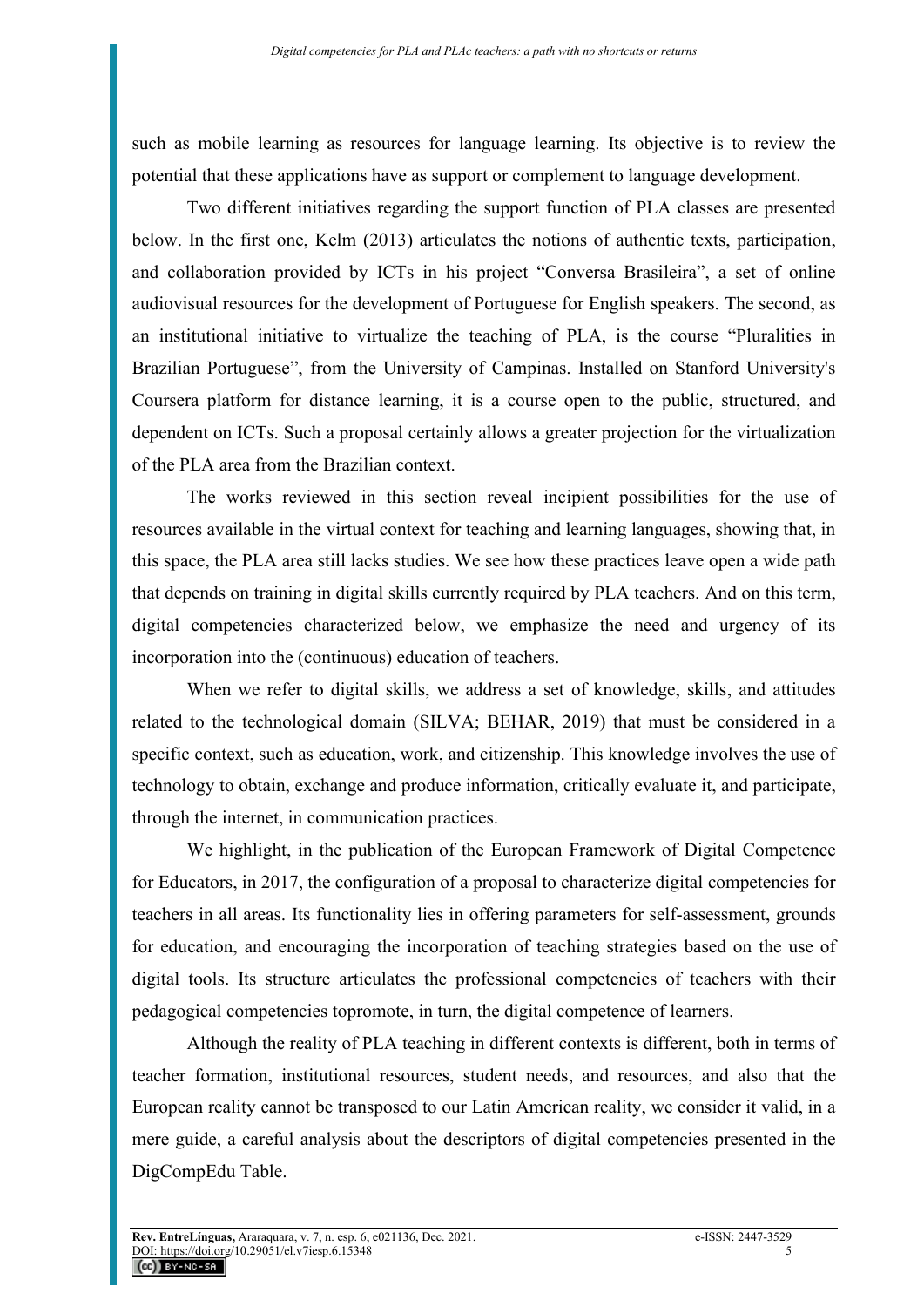In the following section, Methodology, we present how our exploratory research proposal on the digital competencies of PLA teachers was configured.

# **Methodology**

We developed this research proposal based on a qualitative approach, through a case study (GÜNTHER, 2006) tounderstand how PLA and PLAc teachers have been dealing with the virtual teaching imposed in the current pandemic context. We incorporated in our systematization some numerical data that support the interpretation of the information obtained.

As a data collection instrument, we used 2 (two) questionnaires prepared using the Google Forms tool. The first of them was aimed at teachers working in different PLA contexts, and the second was at teachers working specifically in the PLAc context. Understanding that PLAc teaching differs from other PLA sub-areas due to its specific characteristics, we chose to offer a questionnaire reserved for professors in this area, so that it was possible to analyze the answers with this context as a reference.

To gain access to these informing professors and the possibility of contacting them, we used the snowball technique, in which professors replicate the invitation to participate in the research among their peers, inside or outside their institutions.

The data obtained were collected in July 2021 and resulted from responses from 21 (twenty-one) participants, 10 (ten) PLA teachers, and 11 (eleven) PLAc teachers. The questionnaires contained multiple-choice items and items for essay response, most of which were optional. Both questionnaires were composed of 13 (thirteen) identical questions, however, the PLA questionnaire also contained an initial question, which we defined as question 0 (zero), which sought to delimit in which PLA context the teacher works. In the analysis we present in this article; we focus on the answers obtained to questions 1 to 7.

As for the participants in this study, of the 10 PLA informants, we obtained the following data: 50% taught Portuguese classes for academic purposes (teaching undergraduate or graduate students), 20% worked in Portuguese for different interests (private courses or free/extension), 10% in Portuguese as a heritage language and, using the openresponse option "Others", 20% of the teachers reported working in all the contexts presented, including here also the option "Portuguese for Business". PLAc teachers did not need to specify their work contexts, as working in this subarea was a prerequisite for answering the questionnaire.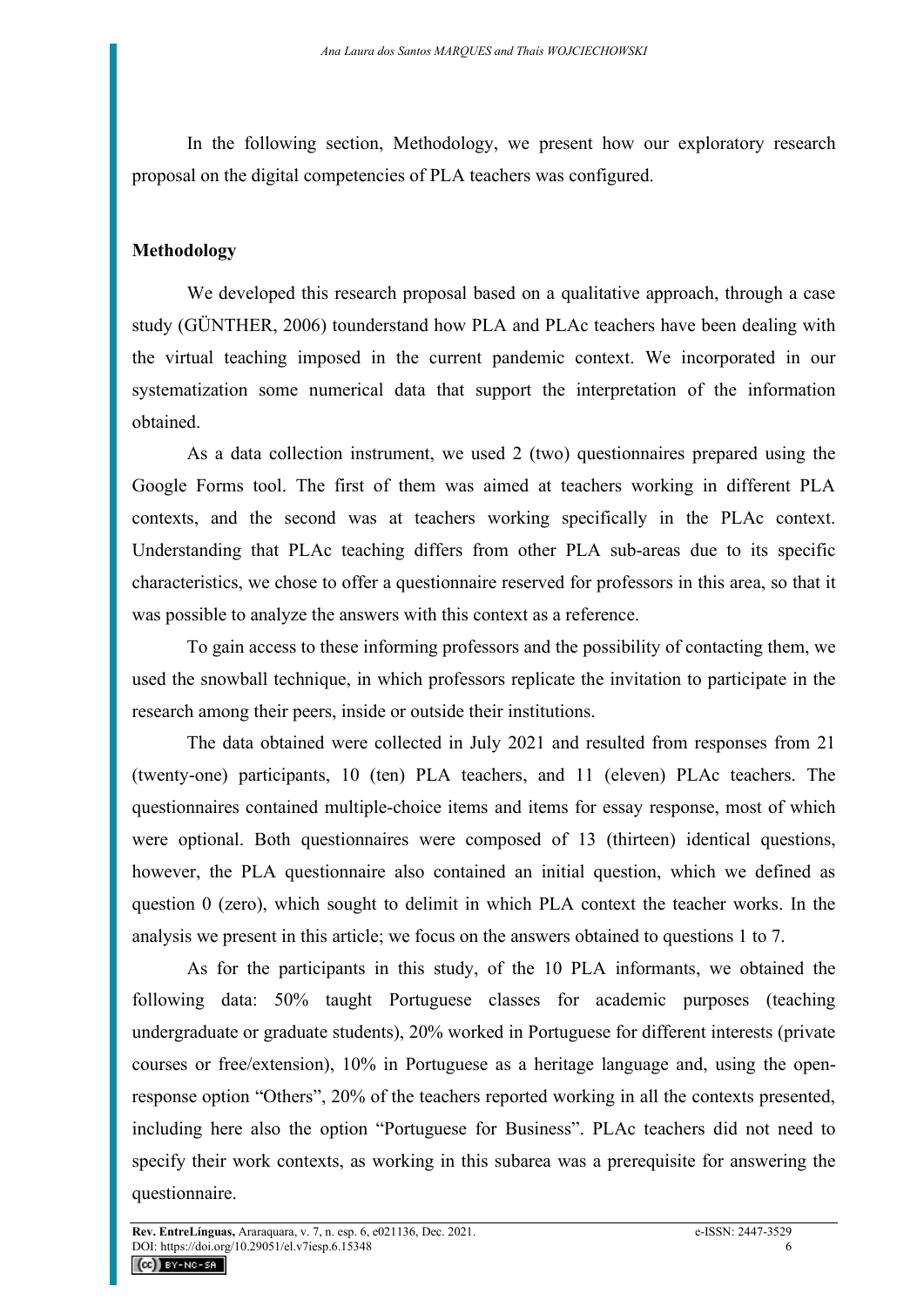The brief analysis to be presented is a non-generalizable sample obtained for the purposes of this study, and the research and discussion on the subject cannot be ended here.

#### **Data analysis**

We present below an analysis of the responses obtained to the two questionnaires designed to collect data for this research. Tosystematize the information that we were able to compile from these instruments, we will present, in this article, a synthesis of the sets of responses in two categories, Virtual Classes, and Digital Competencies.

### **Category 1: Virtual Classes**

The answers obtained to questions 1 to 4, presented in Table 1, reveal differences between the opinions of professors working in the PLA context and of professors working in the PLAc context.

#### **Table 1** – Questions 1 to 4

| 1. Have you ever worked with PLA/PLAc teaching through virtual classes?             |
|-------------------------------------------------------------------------------------|
| 2. Regarding the time to prepare the classes, indicate (see Graph 1)                |
| 3. Regarding confidence in your planning for lessons, check (see Graph 2)           |
| 4. About your ability to deal with unforeseen circumstances, indicate (see Graph 3) |

Source: Prepared by the authors

To question 1, 60% of PLA teachers answered in the affirmative, due to the Sars-CoV-2 pandemic, while 40% reported that they already worked with remote teaching in PLA even before the pandemic. A different reality pointed out by PLAc teachers, 100% attested to working through virtual classes as a result of the pandemic.

In question 2, we could see how much the professors have made an effort to work in a new reality. Virtual teaching demands learning, questioning of already consolidated practices, and constant reflections arising from experiments carried out through the trial-errorimprovement triad. The data that corroborate this statement are in Graph 1 below: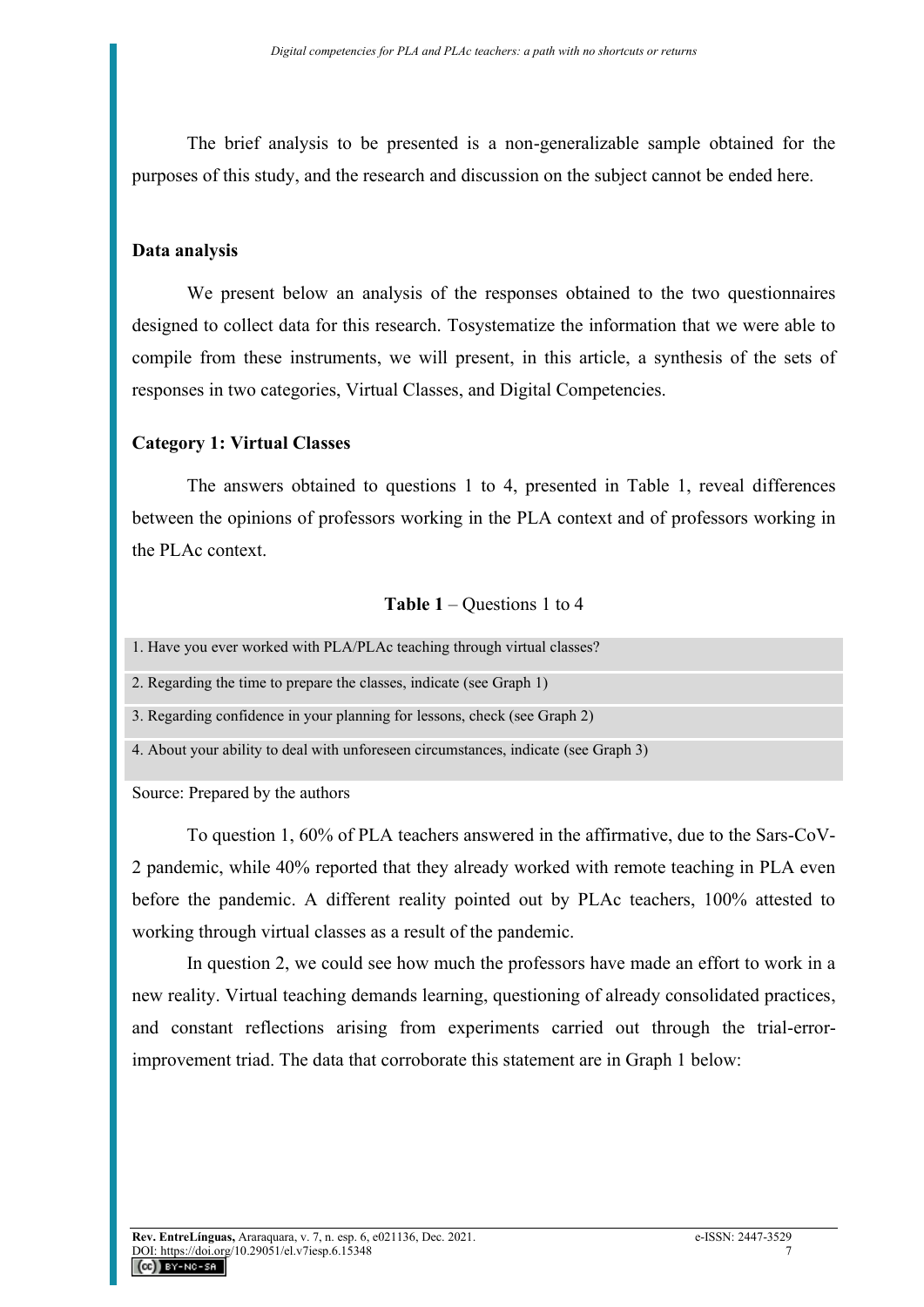# **Graphic 1 –** Time dedicated to class preparation



Source: Prepared by the authors.

With question number 3, we intended to verify whether virtual teaching had affected the teachers' feeling of confidence concerning a crucial point in their practice. The answers obtained are systematized in Graph 2 below:



**Graph 2** – Confidence in practice

These results demonstrate that, although most teachers, in both contexts studied, do not feel their confidence is affected, there is a significant portion, especially among PLAc teachers who feel more confident in a face-to-face context. Exclusively in PLA teaching, there are professors who feel more confident about planning their classes when destined for the virtual context.

In the answers to question 4, which referred to the ability of teachers to deal with unforeseen events, the information obtained reveals that most PLAc teachers feel more capable in face-to-face classes:

Source: Prepared by the authors.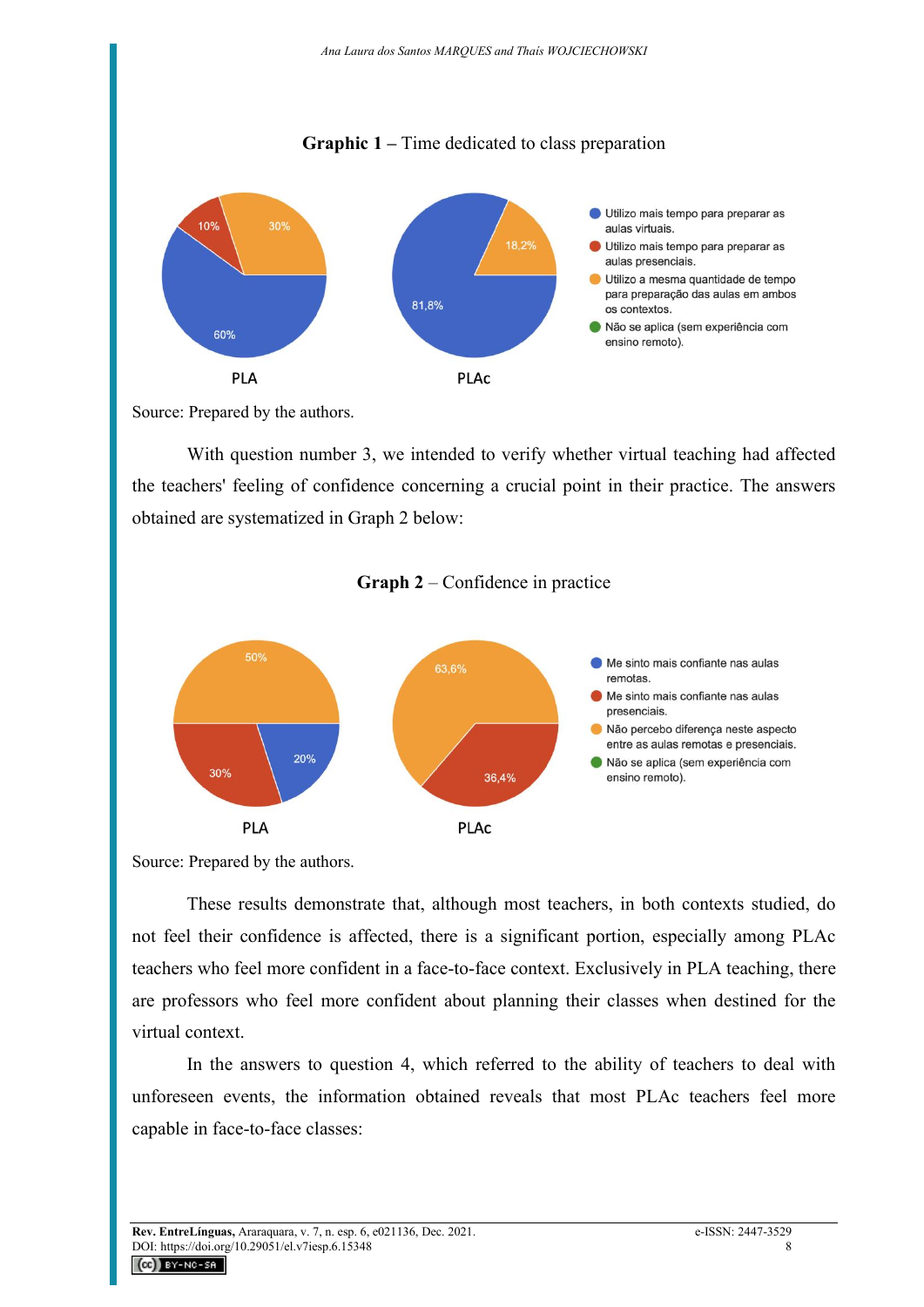# **Graph 3 –** Dealing with the unforeseen



Source: Prepared by the authors

# **Category 2: Digital Skills**

In this category, we explore the answers to questions 5, 6 and 7.

#### **Table 2 –** Questions 5 to 7

5. Regarding the use of digital tools and resources, mention those that you usually use in your virtual classes.

6. How do you evaluate your teacher formation to work with ICTs in PLAc classes?

7. Could you mention some adaptations (concerning face-to-face teaching) or new practices that you carried out/used in the virtual teaching of PLA/PLAc?

Source: Prepared by the authors

In the answers to question 5, there is a diversity of resources mentioned, including sites, platforms, tools, and resources for online presentations. The data show that more traditional and more familiar resources for teachers are the most used in their classes. Nevertheless, there are mentions in both groups of several specific resources for virtual teaching, which shows that teachers are gradually experimenting and becoming familiar with new possibilities. Likewise, it is interesting to note that only PLAc teachers mentioned the use of social networks, audio recording, and translation tools as digital resources for teaching. In terms of the number of cited resources, this group also surpassed PLA teachers, with 27 tools or resources cited, compared to 21. This result is compatible with the considerations made from the previous analysis, PLAc teachers have a bigger challenge in the remote teaching model, so they seek more resources and diversify them to optimize their classes.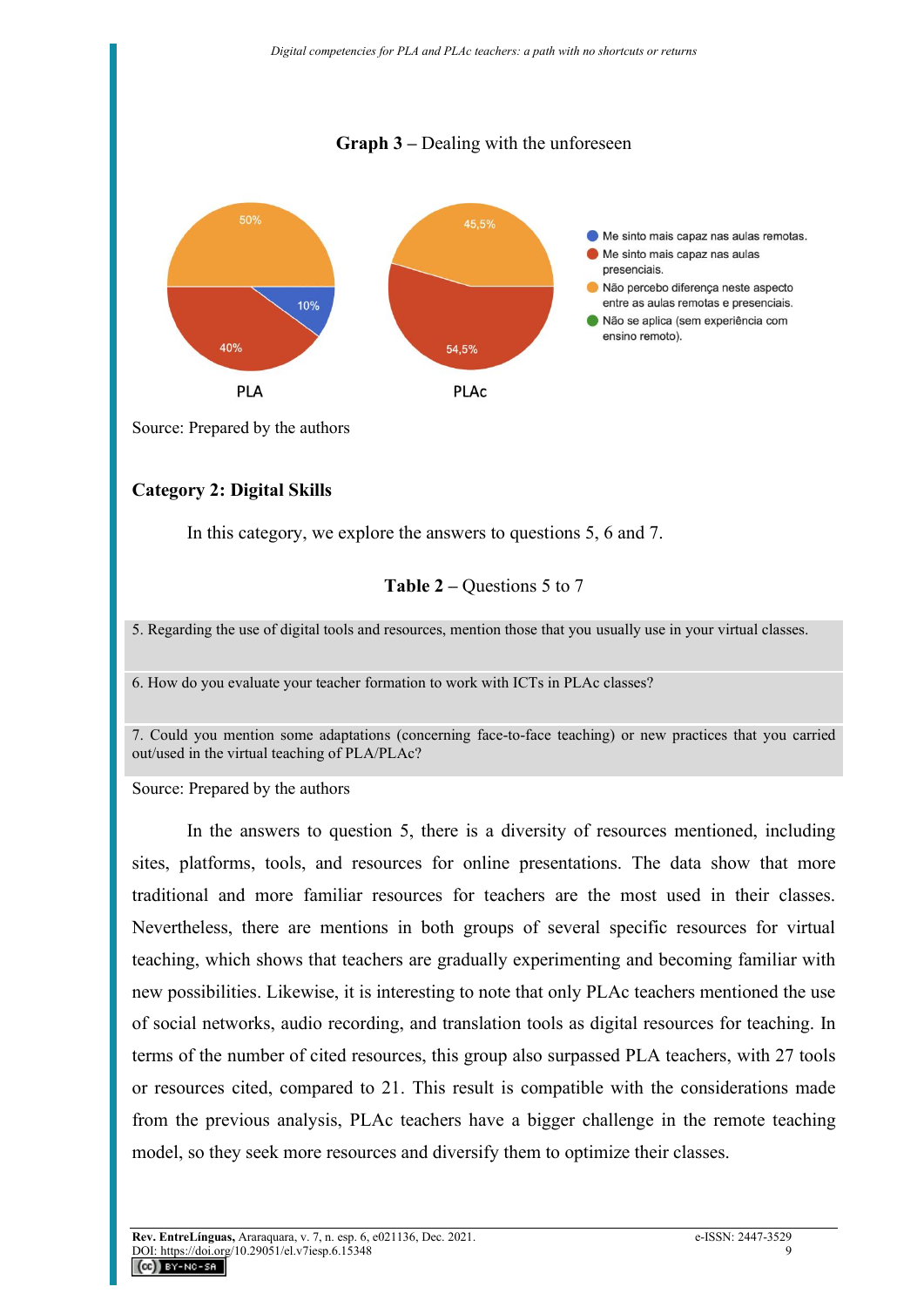Question 6 refers to a self-assessment proposal related to teacher formation and the use of ICTs. For this purpose, we used descriptors from the DigCompEdu Table, paraphrased and systematized in Table 3 below:

|                                                                                                          | <b>PLA</b> | <b>PLAc</b> |
|----------------------------------------------------------------------------------------------------------|------------|-------------|
| a) I had little contact with digital tools and I need guidance to expand my repertoire.                  | 10%        | $0\%$       |
| b) I have already started using digital tools, but I do not follow specific strategies for<br>their use. | 10%        | 54.5%       |
| c) I experiment with different digital tools for a variety of purposes.                                  | 30%        | 27.3%       |
| d) I use a repertoire of digital tools safely, creatively, and critically.                               | 50%        | 18.2%       |
| e) I draw on a wide repertoire of flexible, complete, and effective digital tools.                       | $0\%$      | $0\%$       |
| f) I question contemporary digital and pedagogical practices, of which I myself am the<br>protagonist.   | $0\%$      | $0\%$       |

Source: Prepared by the authors

When answering question 7, the teachers pointed out that their adaptations to virtual teaching were aimed at reorienting the classes "to ensure that the student is not so distracted by 'other tabs' during the class" and to work in smaller groups "to ensure student participation". They also referred to the "reduction in the use of grammatical exercises, reduction of exclusively expository instances", as well as the need to "use more virtual resources, master online teaching tools, and educational platforms." Likewise, PLAc professors indicated a concern with the "interaction" component, characterized as "essential". We observed how these answers meet the reflections on the use of digital communication technologies in language teaching and learning to build virtual learning environments based on collaboration, active participation, and student leading roles (CHINAGLIA; MENDONÇA, 2017). This is a change in the culture of teaching and in the culture of learning that, forced by the current pandemic context, will reorient the practices and continuous education of PLA and PLAc teachers.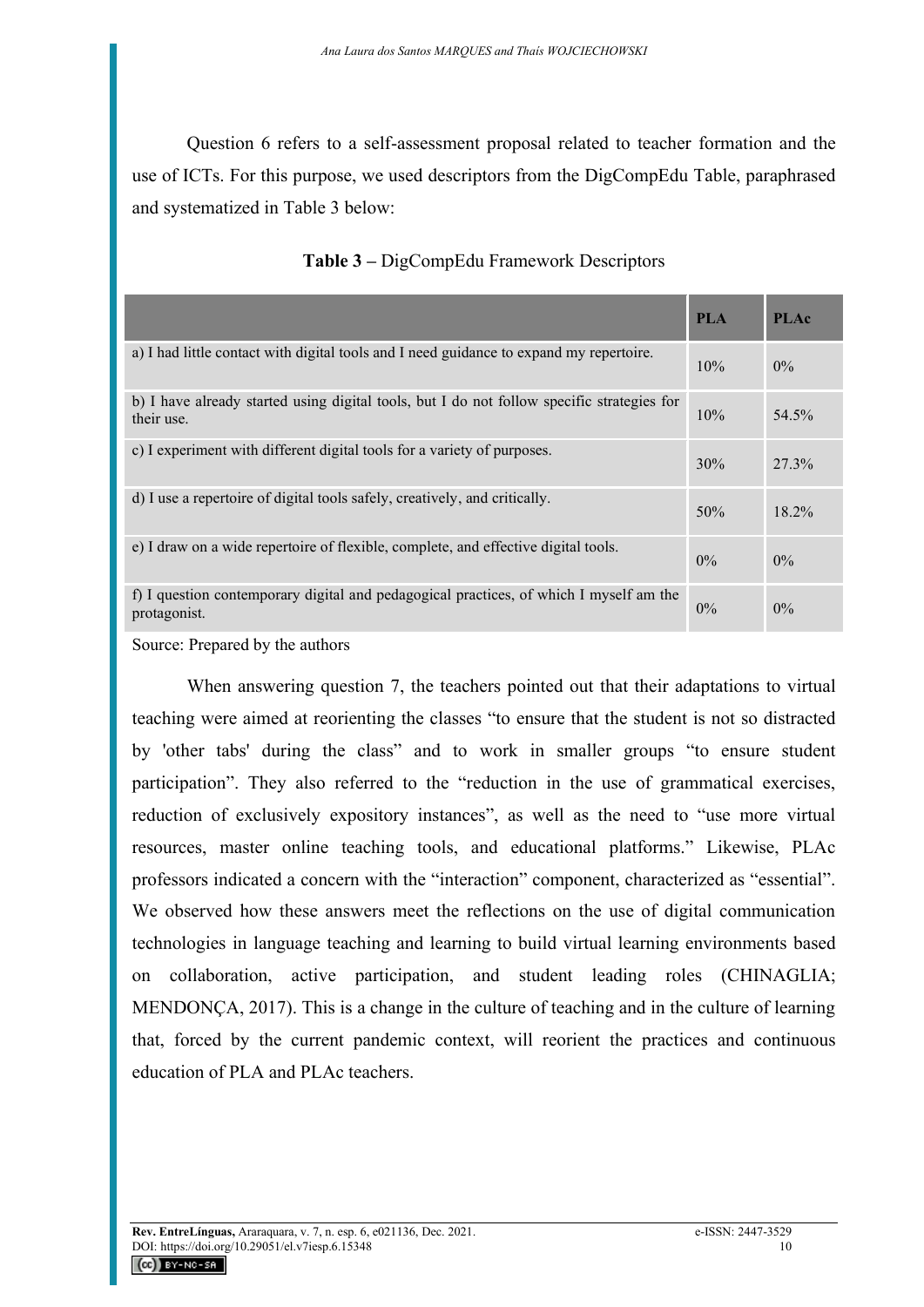### **Final considerations**

The brief bibliographic review that we present, articulated with the answers to the research carried out, shows us the need for interaction and a collaborative teaching approach in virtual contexts. Thus, there is an invitation and a challenge for teachers who are – or who will inevitably be – teaching in a virtual context. It is imperative to change the paradigm, the understanding that the virtual context is not an adaptation of the face-to-face and that the methodologies for teaching in digital media are not face-to-face methodologies facilitated by virtual resources. It is about constant learning about a new way of acting based on collaborative learning carried out through the interaction between all the actors involved.

We observed that institutions need to provide teachers with initial and continuing education on teaching mediated by digital communication and information technologies. PLA and PLAc teachers, in turn, experience the incorporation of digital technologies into their practices, adapting their methodologies as their digital skills increase, with an evident concern about interaction in classes.

We know that the widespread start of remote classes took place during a period of crisis, without consistent formation for this. The teaching of PLA and PLAc, distant, until recently, from virtualization initiatives, follows a path of experimentation, adaptations, and reality shocks with the impact of the health emergency. As stated by Ribeiro (2014, p. 157), learning in the present articulates the questions as and which technological tools to incorporate and for which functions it is intended to use them. With the answers analyzed in this article, we realize the current need, and that will certainly be updated, to learn about nonface-to-face teaching. At the same time, teachers once again question and reorient their PLA and PLAc classes regarding their potential for the production, expression, and participation of students in literacy practices. Coincidently, all this can be made, why not, in a collaborative way, and in a virtual context.

# **REFERENCES**

CANI, J. B. Tecnologias Digitais Móveis e o ensino de Língua Portuguesa para estrangeiros**. Letras de Hoje**, Porto Alegre, v. 55, n. 4, p. 496-513, 2020. Available: [https://revistaseletronicas.pucrs.br/ojs/index.php/fale/article/view/38183/26581.](https://revistaseletronicas.pucrs.br/ojs/index.php/fale/article/view/38183/26581) Access: 12 July 2021.

CHINAGLIA, J. V.; MENDONÇA, M. Materiais didáticos para os novos e multiletramentos: uma proposta de atividade gamificada. **Linguagem em Foco**, Fortaleza, v. 9, n. 1, p. 39-52,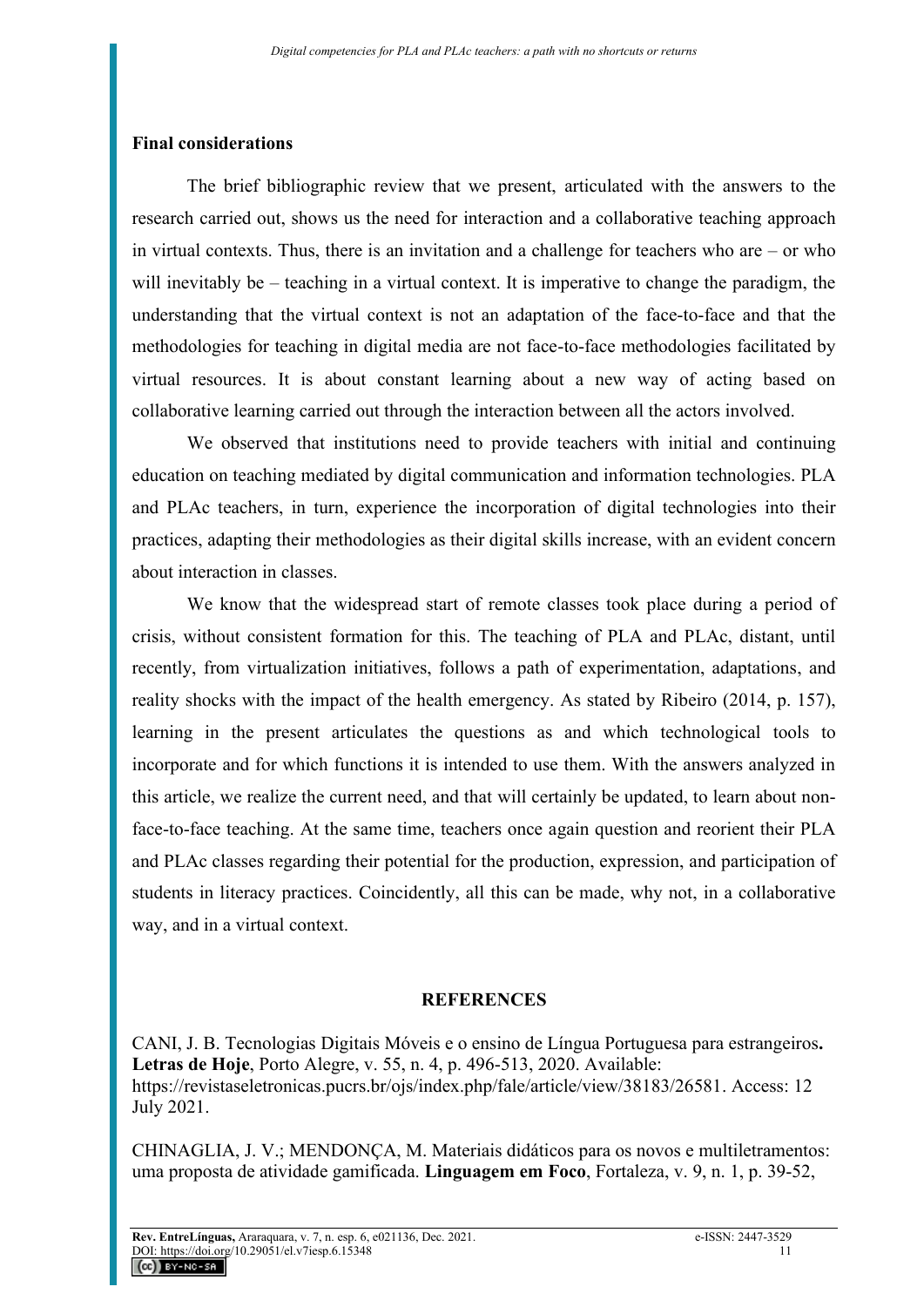2017. Available: [https://revistas.uece.br/index.php/linguagememfoco/article/view/1533/1280.](https://revistas.uece.br/index.php/linguagememfoco/article/view/1533/1280) Access: 20 May 2021.

COSCARELLI, C. V.; RIBEIRO, A. E. (org.). **Letramento digital:** Aspectos sociais e possibilidades pedagógicas. Belo Horizonte: Autêntica, 2005.

EGBERT, J. L.; PETRIE, G. M. **Call Research Perspectives**. Mahwah: Lawrence Erlbaum Associates, 2005.

GÜNTHER, H. Pesquisa qualitativa versus pesquisa quantitativa: esta é a questão? **Psicologia: Teoria e Pesquisa**, Brasília, v. 22, n. 2, p. 201-210, 2006. Available: [https://www.scielo.br/j/ptp/a/HMpC4d5cbXsdt6RqbrmZk3J/?format=pdf&lang=pt.](https://www.scielo.br/j/ptp/a/HMpC4d5cbXsdt6RqbrmZk3J/?format=pdf&lang=pt) Access: 12 July 2021.

HODGES, C. *et al*. The Difference Between Emergency Remote Teaching and Online Learning. **Educause**, Boulder, March 27, 2020. Available: [https://er.educause.edu/articles/2020/3/the-difference-between-emergency-remote-teaching](https://er.educause.edu/articles/2020/3/the-difference-between-emergency-remote-teaching-and-online-learning)[and-online-learning.](https://er.educause.edu/articles/2020/3/the-difference-between-emergency-remote-teaching-and-online-learning) Access: 12 July 2021.

KELM, O. **Conversa Brasileira**. Austin: COERLL, University of Texas, 2013. Available: [https://open.umn.edu/opentextbooks/textbooks/251.](https://open.umn.edu/opentextbooks/textbooks/251) Access: 12 July 2021.

LOPEZ, A. P.; DINIZ, L. R. A. Iniciativas jurídicas e acadêmicas para o acolhimento no Brasil de deslocados forçados. **Revista da Sociedade Internacional Português Língua Estrangeira Siple**, v. 9, 2019.

MARQUES, A. L. S. Competências digitais e práticas de ensino de PLE a hispanofalantes em contexto universitário *online* de emergência. **Revista Signo Edunisc**, v. 46, n. 85, p. 70-82, 2021. Available: [https://online.unisc.br/seer/index.php/signo/issue/view/667.](https://online.unisc.br/seer/index.php/signo/issue/view/667) Access: 12 July 2021.

PAIVA, V. L. M. O. A WWW e o ensino de inglês. **Revista Brasileira de Linguística Aplicada**, v. 1, n. 1, p. 93-116, 2001. Available: [https://www.scielo.br/j/rbla/a/s5xKpGJ5TL4dTWYTsGjx74s/?lang=pt&format=pdf.](https://www.scielo.br/j/rbla/a/s5xKpGJ5TL4dTWYTsGjx74s/?lang=pt&format=pdf) Access: Access: 12 July 2021.

RIBEIRO, A. E. Tecnologias na educação: questões e desafios para a produção de sentidos. **Práticas de Linguagem**, v. 4, n. 2, p. 152- 158, jul./dez. 2014. Available: [https://www.ufjf.br/praticasdelinguagem/files/2014/09/152-158-Tecnologias-na-](https://www.ufjf.br/praticasdelinguagem/files/2014/09/152-158-Tecnologias-na-Educação.pdf)[Educação.pdf.](https://www.ufjf.br/praticasdelinguagem/files/2014/09/152-158-Tecnologias-na-Educação.pdf) Access: 12 July 2021.

RODRIGUES, J.; MUENCHOW, N.; RIBAS, F. A utilização de softwares para o ensino de inglês como L2: o Edilim como ferramenta para promover a aprendizagem na sala de aula invertida**. Veredas on-line**, Juiz de Fora, v. 21, n. 1, p. 21-39, 2017. Available: [https://www.ufjf.br/revistaveredas/files/2017/09/ARTIGO-2.pdf.](https://www.ufjf.br/revistaveredas/files/2017/09/ARTIGO-2.pdf) Access: 12 July 2021.

SCHLATER, M.; GARCEZ, P. M. **Línguas adicionais na escola**: aprendizagens colaborativas em inglês. Erechim: Edelbra, 2012.